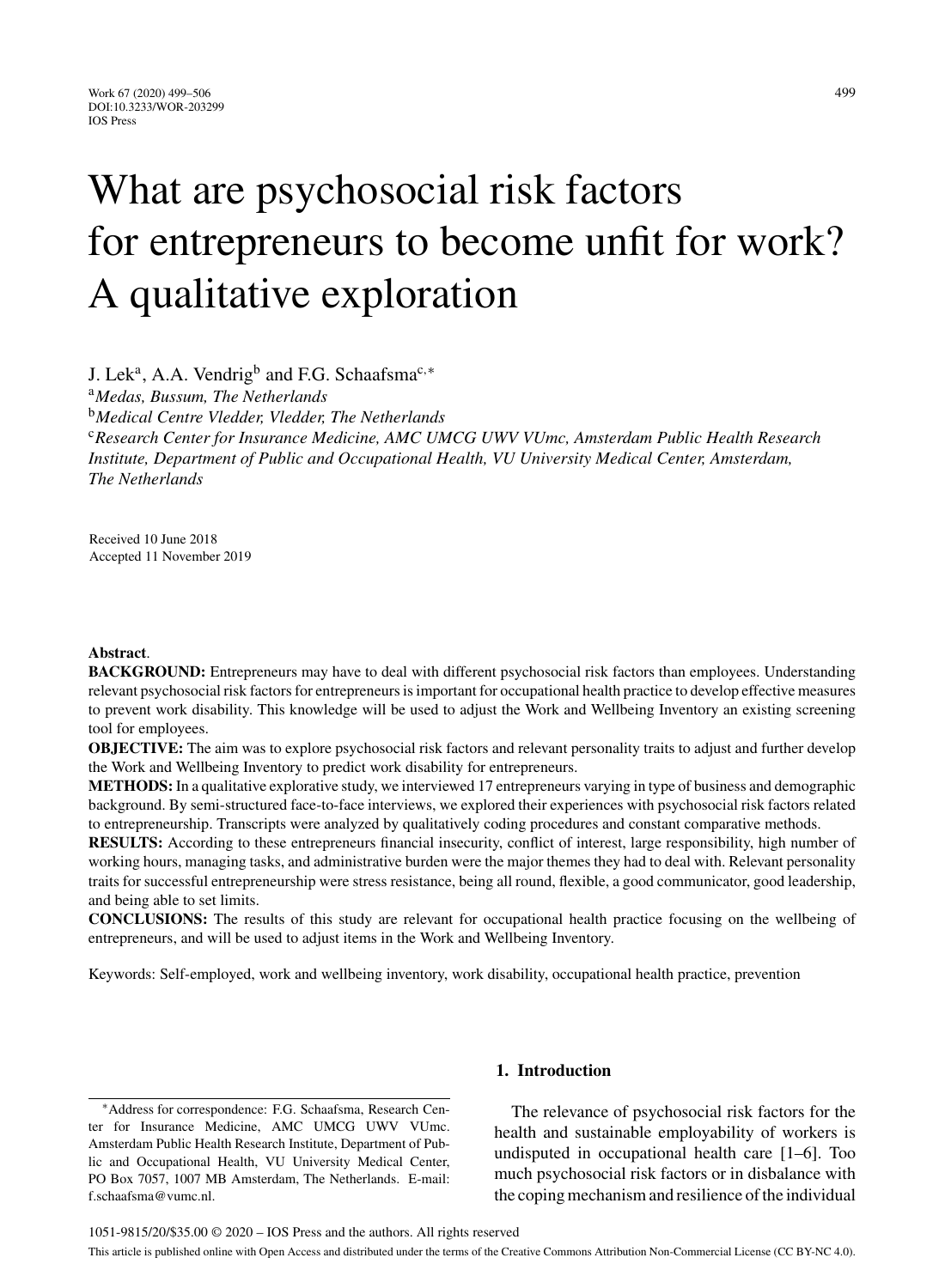may lead to work related stress and, if not corrected or counterbalanced on time, may eventually lead to mental and physical health disorders [7–9]. The interplay of these risk factors with potential resources for workers are conceptualized in various models and form the basis for assessment tools used in occupational health practice to screen for the risk of work related stress in employees [5]. Some of these tools focus more on risk factors such as those measuring stressors related to work e.g. job demands [3], others have a particular focus on potential resources such as resilience in workers [4].

The Work and Well-being Inventory (WBI) (in Dutch: VAR-2) is a Dutch assessment tool for occupational health practitioners that combines a prediction of the risk of future absenteeism in employees and return to work of patients suffering musculoskeletal and common mental disorders together with an assessment of the underlying factors that contributes to that risk [10]. This inventory makes use of the job demand resources model of occupational stress and combines this with person related factors such as personality and home situation [10]. The WBI assumes that an imbalance between stressors and support leads to health symptoms, which then can also lead to absenteeism depending on the disability perception of the employee. Since its introduction in the '90 there has been a growing use of the WBI in the Netherlands as it answers to major topics in the occupational health field such as: "How long will this employee remain absent from work and why is that the case"? The WBI was up-to-now only validated for its screening purpose for employees at risk but not for self-employed workers or entrepreneurs at risk. The WBI for employees examines issues that are typical for employees, for example their relationship with their manager or supervisor and colleagues. However, these issues do not apply to the self-employed. Conversely, the current WBI lacks the stressors that self-employed people may have to deal with.

In the E.U. 15% of workers are entrepreneurs and they also have an impact in driving economic development through employment creation, innovation and growth [11, 12]. The vast amount of literature on psychosocial risk factors for employees is in contrast to the limited availability of research on these factors for entrepreneurs. It has been speculated that their health and employability may be also related to other risk factors and resources than those for employees. To illustrate, Dijkhuizen et al. reported that uncertainty and risk involved in owning a (small) company are potential stressors for entrepreneurs [12, 13]. Prottas and Thompson also described various other stressors such as responsibilities, tough business competition and high commitment to customers which are unique for entrepreneurs [14]. These entrepreneurial factors may be better predictors of future sickness absence than risk factors for employees such as a lack of support from colleagues or supervisors [15]. Having a full understanding of these risk factors for this group of workers is valuable for occupational health practice and is necessary to develop better screening tools for sickness absence or work disability and to deploy more effective preventive measures for entrepreneurs. However, there is a lack of knowledge about what the relevant psychosocial issues are that put self-employed people at risk of incapacity for work. This is why we have opted for a 'bottom-up approach' by interviewing the self-employed themselves.

The aim of the present study was to compose a thematic overview of perceived psychosocial risk factors related to entrepreneurship and valuable personality traits of entrepreneurs in dealing with these risk factors. This study is the first phase of a 3 phase project to develop a version of the Work and Well-being Inventory (WBI) that is suitable for the self-employed. The current study will contribute to the development of new or adjusted items to help create a new version of the WBI suitable to screen for risk factors for work disability in entrepreneurs.

### **2. Methods**

#### *2.1. Design*

We conducted a qualitative explorative study among entrepreneurs using semi-structured face-toface interviews to collect information about their experiences with psychosocial risk factors related to entrepreneurship. An *entrepreneur* was defined as an individual who has started up a business or who owns a business with or without employees [16]. Entrepreneurial psychosocial risk factors are those physical, social, or organizational aspects of the job that require sustained physical or mental effort and are therefore associated with certain physiological and psychological costs [17]. In the interview we particularly focused on entrepreneurial risk factors. In addition, we asked which personality traits buffer these risk factors [18]. The methods and results were reported according to the Consolidated Criteria for Reporting Qualitative Research [19].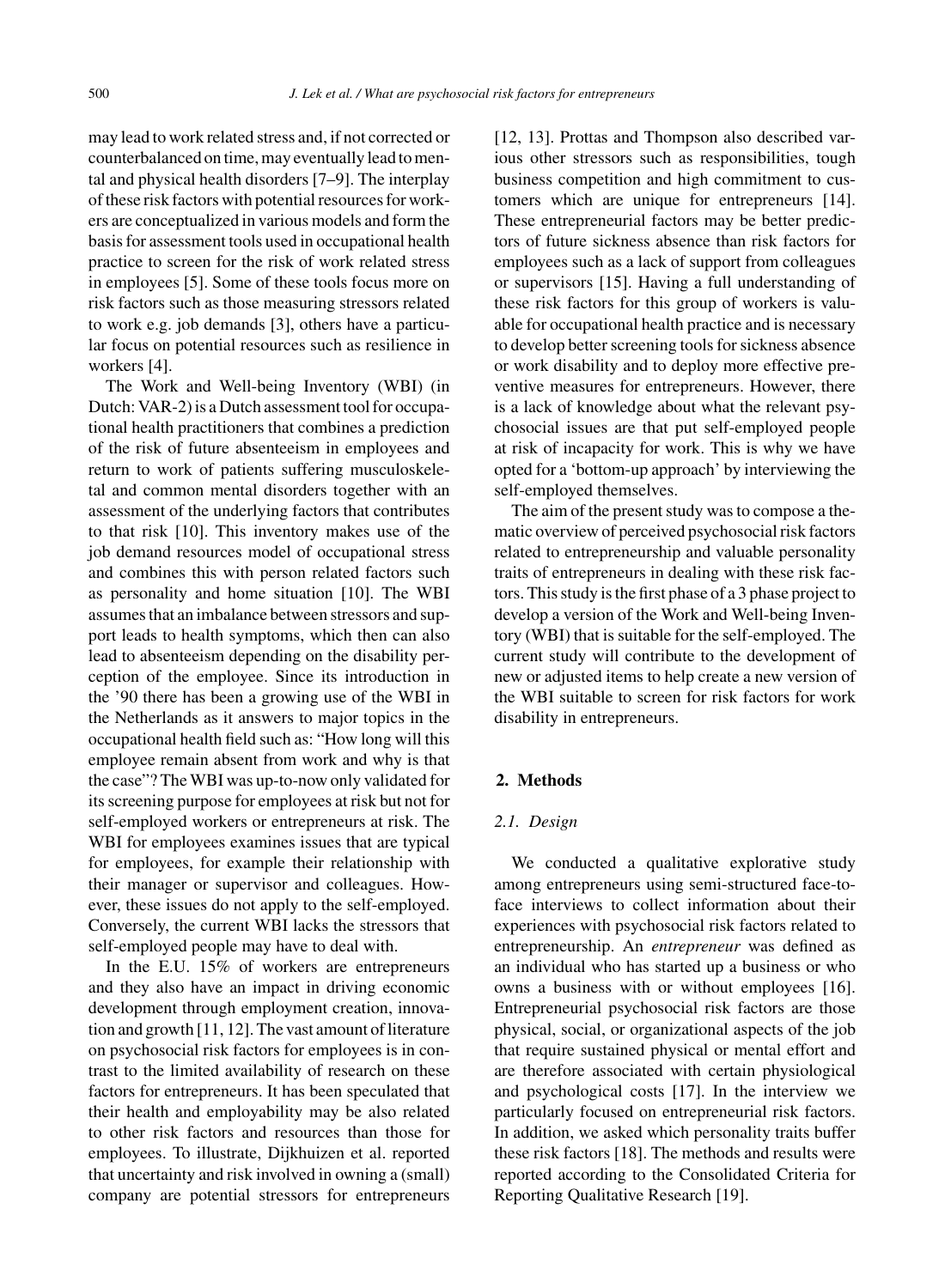The ethics board of the VU University Medical Center confirmed that the Medical Research-Involved Human Subjects Act did not apply for this study.

#### *2.2. Participants*

The participants were selected by means of purposeful sampling, and were recruited via the network of the researchers. We aimed for maximum diversity in gender, age and type of entrepreneurs. We expected to need about 15 up to 20 interviews before saturation would be reached [20]. Beforehand we defined three groups of entrepreneurs: 1) Self-employed workers without employing others; 2) Small business owners with employees; and 3) Professionals whose activities are usually closely regulated by national governments such as doctors, dentists and lawyers (so called liberal professionals).

## *2.3. Topic list*

Our topic list was based on data from a large survey conducted among nearly 5000 entrepreneurs in the Netherlands [21]. The interviews focused primarily on the experience of the participants with job demands and stressors related to running their own business or to being an independent worker. We inquired about the organization of their business, and why they became an entrepreneur. Previous experiences with work disability (insurance) were explored, their working hours, their future perspectives in running their business, and their opinion on failure in entrepreneurship versus successful entrepreneurship in relation to personality and competences. In total, we addressed six topics: 1) Introduction, describing the type of business and reason of becoming an entrepreneur; 2) Working hours; 3) Experience with work disability; 4) Job demands of entrepreneurship; 5) Future perspective of their business; and 6) Failure versus successful entrepreneurship in relation to personality and competences.

#### *2.4. Data-analysis*

Each interview was audio recorded and transcribed verbatim by one of the researchers (JL). The data were thematically analyzed based on grounded theory [19, 20]. First, the researcher (JL) read the transcripts and, by assigning meaning to groups of words, identified initial themes for possible psychosocial risk factors related to entrepreneurship (open coding) [21]. Then, to maximize reliability the second researcher (FS)

selected at random five transcripts and independently identified themes as well. The authors discussed the differences in assigned themes until consensus was reached. To improve the validity each transcript was summarized and sent to the involved participant for comments (member check). The received comments did not lead to new insights. Next, the themes were compared, rearranged and summarized by both researchers (JL and FS) using axial and selective coding. This iterative process of constant comparison was conducted manually until no more new information was revealed [22]. After grouping themes into categories, we used Schonfeld and Mazzola's [11] overview of specific workplace stressors of the selfemployed as point of departure for the organization of themes.

## **3. Results**

## *3.1. Participants*

We invited 18 eligible people from our network for the interview. No one declined. However one person could not be interviewed for practical reasons. A total number of 17 entrepreneurs were interviewed between May and July 2016. The average recording time was 51 minutes (range 25–83 minutes). Three entrepreneurs were interviewed at their home address, twelve were interviewed at their business location, and two interviews took place at the home address of one of the researchers (JL) for practical reasons. All, but one participant had previously been an employee before becoming an entrepreneur. Autonomy and flexibility were seen as important and positive aspects of being an entrepreneur by all participants. Table 1 shows the characteristics of the participants.

## *3.2. Psychosocial risk factors of entrepreneurship*

A complete overview of identified psychosocial risk factors (grouped into themes) is described in Table 2. We identified six major themes of risk factors and six personality traits to deal with these risk factors.

#### *3.2.1. Financial stressors*

A common theme mentioned by the participants was the perceived stress related to the present or future financial situation of their business. The possi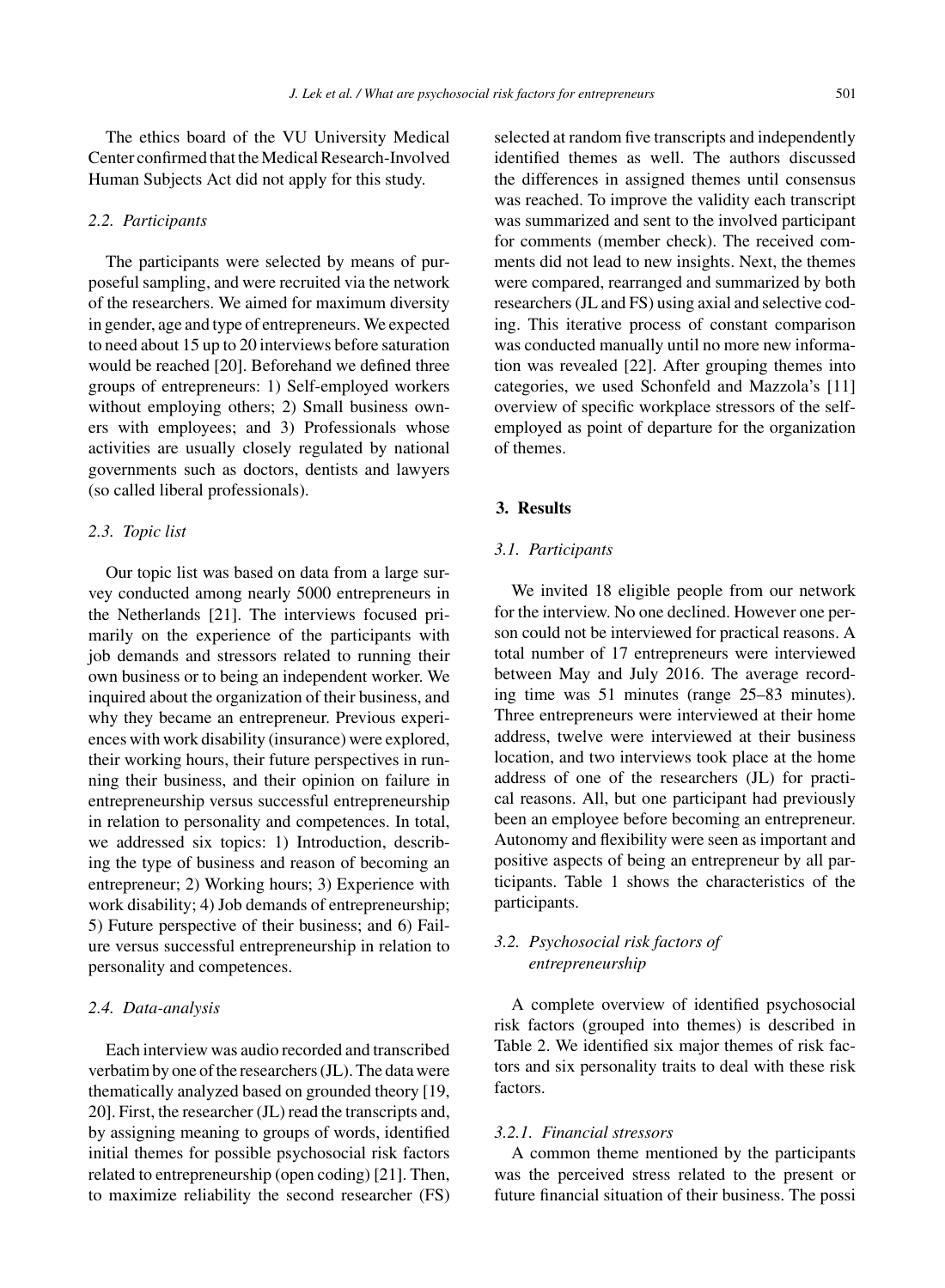|                                | Men<br>$(N = 11)$ | Women<br>$(N=6)$ | Total<br>$(N = 17)$ |
|--------------------------------|-------------------|------------------|---------------------|
| Mean age                       | 48                | 43               | 47                  |
| in years (range)               | $(33-68)$         | $(34 - 56)$      | $(33-68)$           |
| Type of employment             |                   |                  |                     |
| • Self-employed workers        | 4                 | 2                | 6                   |
| without employing others       |                   |                  |                     |
| o Painter                      |                   |                  |                     |
| ⊙ Courier                      |                   |                  |                     |
| ○ Marketing consultant         |                   |                  |                     |
| o Interior decorator           |                   |                  |                     |
| $\circ$ Communications advisor |                   |                  |                     |
| o Financial advisor            |                   |                  |                     |
| • Small business owners        | 4                 | $\overline{c}$   | 6                   |
| with employees                 |                   |                  |                     |
| ○ Restaurant owner             |                   |                  |                     |
| • Owner company                |                   |                  |                     |
| in advertising                 |                   |                  |                     |
| o Owner industrial paint shop  |                   |                  |                     |
| ○ Wholesaler food              |                   |                  |                     |
| o Retailer with goods          |                   |                  |                     |
| ⊙ Ad salesman                  |                   |                  |                     |
| · Liberal professionals        | 3                 | $\overline{c}$   | 5                   |
| o Dentist                      |                   |                  |                     |
| • General practitioner         |                   |                  |                     |
| o Rheumatologist               |                   |                  |                     |
| $\circ$ Lawyer                 |                   |                  |                     |
| o Architect                    |                   |                  |                     |
| Average number of working      | 53                | 42               | 49                  |
| hours per week (range)         | $(30 - 90)$       | $(30-60)$        | $(30 - 90)$         |

Table 1 Characteristics of participants

bility of a future decline in sales was an ongoing concern for many participants, regardless of their current financial status. Other important financial stressors were outstanding loans from suppliers, or defaults of client payments. It was considered very important to be able to deal with financial uncertainty, but also to be flexible in responding to the changing financial situations such as the continuing or cancelling of a new assignment or contract. An overly optimistic assessment of market conditions resulting in financial problems at the start of a business, was also reported by participants. The ability to make a critical estimation of the market condition is a prerequisite that comes with entrepreneurship and may lead to stress if not well executed.

#### *3.3. Conflict of interest*

Divergent interests is common in doing business. This can be the case with business contacts, with clients, with shareholders, and even with personnel. For example, small business owners with employees will have to deal with complaints about low salaries. A conflict of interest could also be the result of dif ferent demands by different involved stakeholders. To illustrate, a participant reported that he had trouble meeting all the demands and policy rules of local government, and at the same time meeting the demands of the insurance company when, for example, organizing a festivity at the restaurant. Conflicts of interest with clients are usually negotiated during the sales process. This can be a cause of stress when the agreed deal appears unfeasible afterwards, or already during the negotiation process itself because of the market position of the entrepreneur. An entrepreneur therefore needs to be stress resistant, but also a good communicator with the various stakeholders involved.

## *3.4. Responsibility*

Twelve participants reported experiencing much responsibility as a possible stressor. To be self-employed means to bear sole responsibility for your product or service, your income and sometimes the income of your personnel. A participant mentioned the nonstop importance of delivering the best quality on the agreed time to fulfill the expectations of customers. If not, he would instantly be losing business. Three participants mentioned the need to always satisfy the customer's demands. Three others also mentioned another type of experienced responsibility, such as good patient care or dealing with health care costs. A successful entrepreneur needs to be all round to deal with the tasks related to management, stress resistant, and should be able to set clear limits to stakeholders and personnel.

## *3.5. Working hours*

As mentioned in Table 1, the entrepreneurs reported to work on average 49 hours a week. Working 70 hours a week however, was not uncommon. Some participants also worked weekends, evenings and nights at peak moments. Although these abundant hours may cause work family conflicts, this was not the case for all participants. Some participants found it hard to accurately predict the time needed for services, and due to underestimation, they had to work overtime. Three participants noted the importance of stepping back from their businesses sometimes, to reduce the risk of burn out. An entrepreneur should be able to be flexible to deal with these working hours, but should also be able to set limits for him or herself in the amount of time working.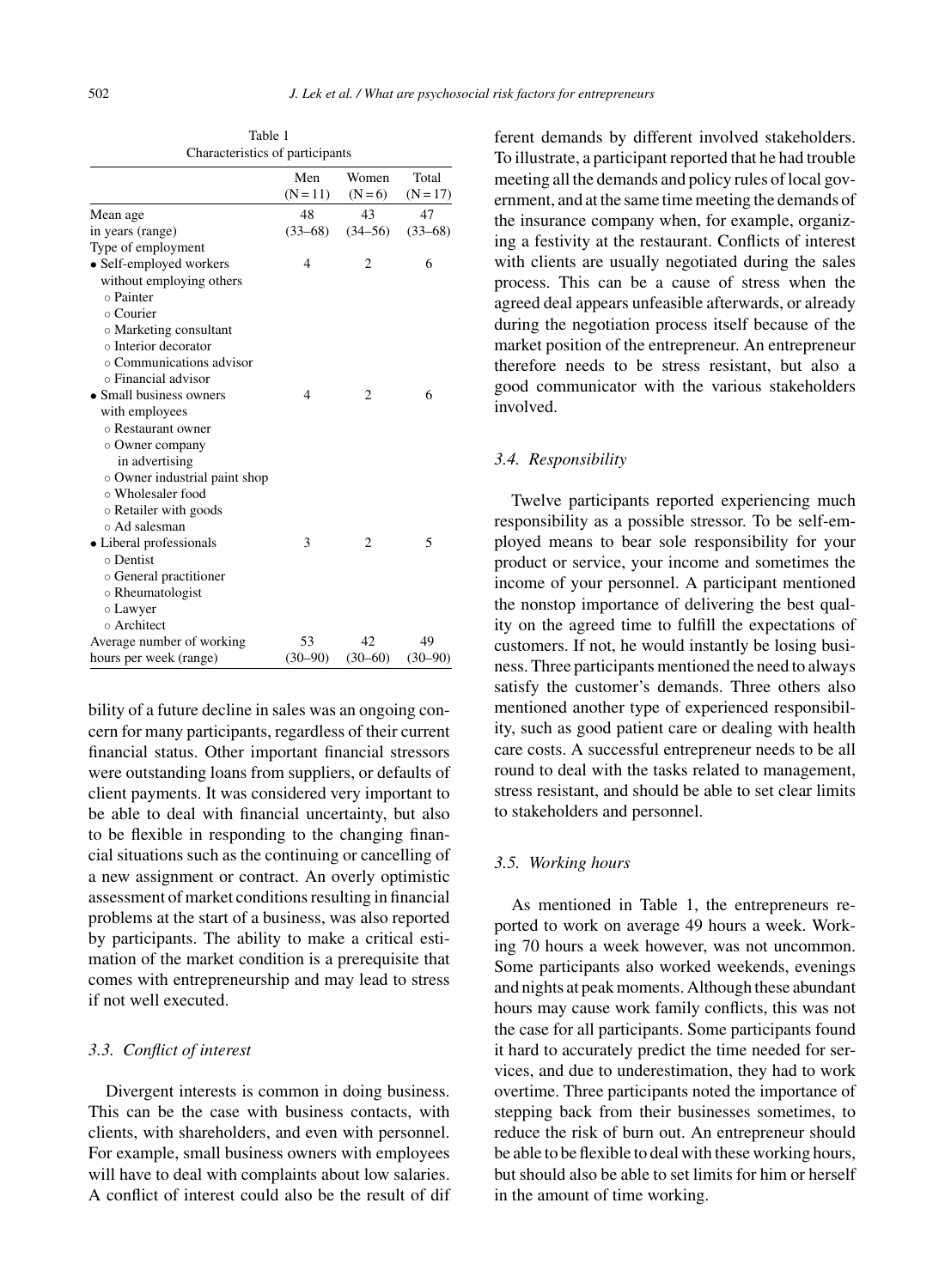| Table 2 |  |
|---------|--|
|         |  |

| Themes                                    | Statements of participants to illustrate themes                                   |  |  |
|-------------------------------------------|-----------------------------------------------------------------------------------|--|--|
| <b>Financial stressors</b>                | "If you cannot stand uncertainty then you should not start a business".           |  |  |
| • Financial uncertainty                   | [P1 Marketing consultant]                                                         |  |  |
| · High charge on loans from banks         |                                                                                   |  |  |
| or suppliers                              |                                                                                   |  |  |
| • Default of payment by clients           | "We had to deal with a lot of bankruptcies of our clients. You feel fooled.       |  |  |
| • Too positive evaluation                 | One time I even lost 44.000 euros because of this".                               |  |  |
| of market conditions                      | [P2 owner industrial paint shop]                                                  |  |  |
| • Risk and return of investment           | "Most entrepreneurs cannot make good calculations. Standing before                |  |  |
| • High operating expenses                 | a possible business location they immediately fall in love, and don't' consider   |  |  |
| • Declining sales                         | the required turnover to pay the rent. Instead of continuing to search            |  |  |
| • Less income due to work disability      | for a more appropriate business location, they go inside and sign the contract".  |  |  |
| • Tough business competition              | [P3 restaurant owner]                                                             |  |  |
| <b>Conflict of interest</b>               |                                                                                   |  |  |
| • With clients or customers               | "As a relatively small wholesaler food, it is tough negotiating with big clients. |  |  |
| • Managing unrealistic client             | You have to deal with unrealistic expectations and demands".                      |  |  |
| or customer expectations                  | [P4 wholesaler food]                                                              |  |  |
| • With personnel                          |                                                                                   |  |  |
| o Absenteeism                             |                                                                                   |  |  |
| ○ Unreliable                              |                                                                                   |  |  |
| o Dysfunctional                           |                                                                                   |  |  |
| • Mandatory rules of (local) government   |                                                                                   |  |  |
| and insurance company                     |                                                                                   |  |  |
| • With associates or share holders        |                                                                                   |  |  |
| <b>Responsibility</b>                     | "I feel the responsibility for the income of 35 families".                        |  |  |
| • To meet customer demands                | [P5 owner company in advertising]                                                 |  |  |
| • In delivering excellent service/product |                                                                                   |  |  |
| or health care                            |                                                                                   |  |  |
| • As an employer for the income           |                                                                                   |  |  |
| and wellbeing of personnel                |                                                                                   |  |  |
| • In dealing with costs for health care   |                                                                                   |  |  |
| <b>Working hours</b>                      |                                                                                   |  |  |
| • Work overload (because of               | "I cannot work 40 hours in three days. Sometimes it happens anyway                |  |  |
| perfectionism) versus stand back          | and this gives me stress. Then, I have to tell myself to really stop".            |  |  |
|                                           | [P6 communication advisor]                                                        |  |  |
| • Deadlines                               |                                                                                   |  |  |
| • Underestimation of                      |                                                                                   |  |  |
| time needed for projects                  |                                                                                   |  |  |
| • Not setting aside enough time           |                                                                                   |  |  |
| for the unforeseen/new project            |                                                                                   |  |  |
| <b>Managing</b>                           | "As a self-employed architect you can not only just make a good design.           |  |  |
| • Too friendly leadership                 | Being self-employed is much more than that. It is a total package of design,      |  |  |
| • Not willing to delegate tasks           | construction, supervision, but also marketing and administration".                |  |  |
| • Setting limits                          | [P7 architect]                                                                    |  |  |
| • Complex and extensive administrative    |                                                                                   |  |  |
| procedures for dismissal                  |                                                                                   |  |  |
| • Lack of personnel for business growth   | "Dismissal is nearly impossible". [P8 owner industrial paint shop]                |  |  |
| • Complex and broad demands               |                                                                                   |  |  |
| <b>Administration</b>                     | "No, most energy flows to new imposed rules, this can be an annoyance".           |  |  |
| • Keeping up with regulatory changes      | [P9 retailer with goods]                                                          |  |  |
| • Bookkeeping                             |                                                                                   |  |  |
| • Paying and managing taxes               |                                                                                   |  |  |

# *3.6. Management*

Running a business of your own was considered more than just good craftsmanship according to three participants. They reported that particularly good leadership is required as an entrepreneur. With good leadership comes also being all round, a good communicator and being stress resistant. A participant reported that he started his business many years ago with only one assistant. In recent years, partly due to government regulations, his business had grown, and now he had 13 employees. He reported having trouble with (personnel) management, as he felt more capable of appraising the health of a patient, than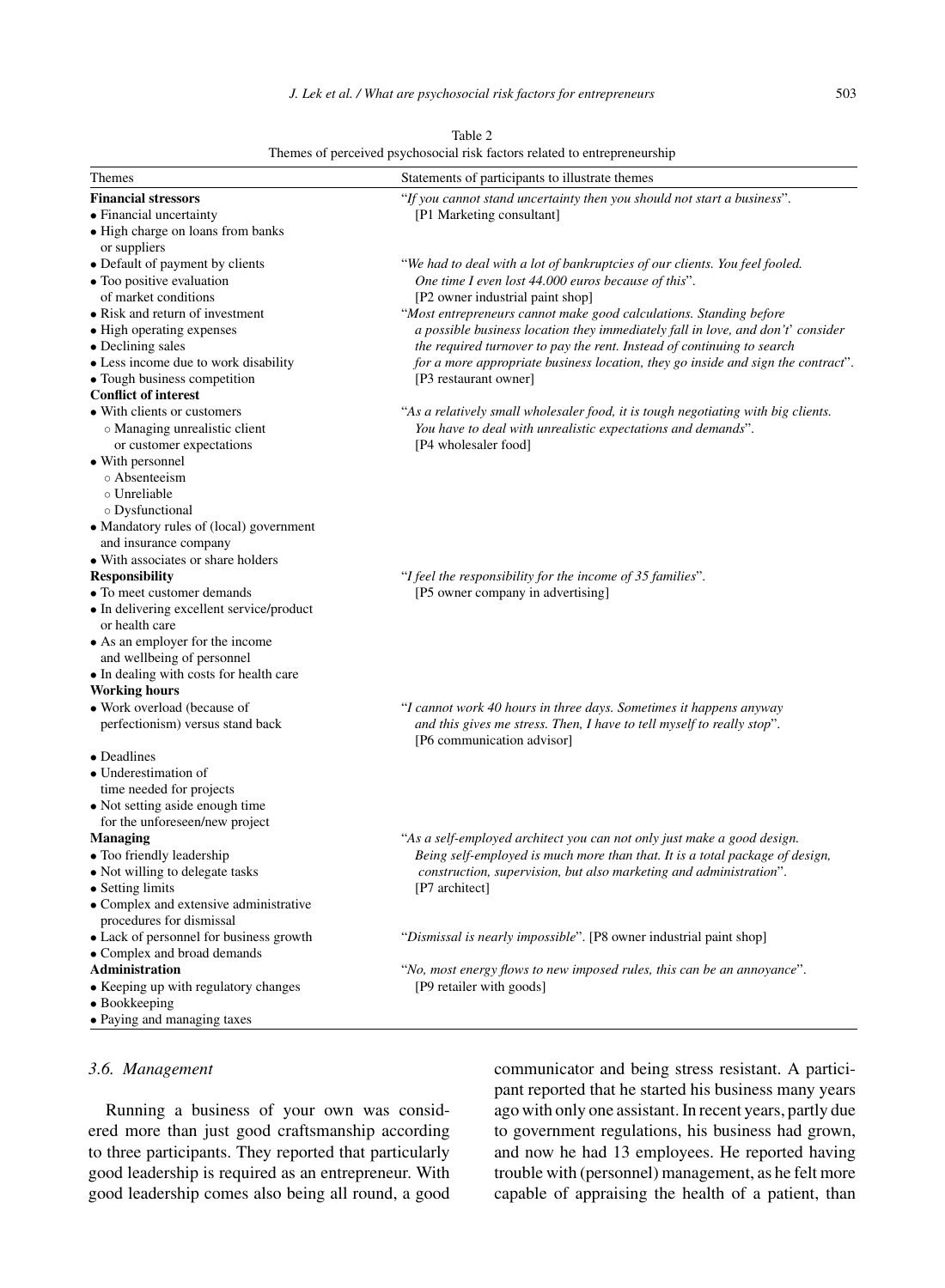managing his personnel. Moreover, he was forced to hire an additional employee because his personnel costs were out of control. He admitted being too kind as an employer, and was not able to make tough decisions towards his personnel. Another participant reported that he had no trouble in making tough decisions towards managing personnel, but experienced stress because of the long and intense, partly administrative, process when firing personnel. Another participant noted the sometimes lack of motivated personnel as a stressor in running a business. Three participants reported that newcomers are often not aware of the amount and complexity of tasks that come along with entrepreneurship.

#### *3.7. Administration*

Dealing with regulatory changes and administrative requirements was perceived as an entrepreneurial job demand that could be stressful. A participant reported the administrative demands resulting from the changing energy and environmental regulations. Another participant mentioned that he had to submit a 26 page safety plan for the local government when organizing local festivities. A participant reported that he depended on his business partner to fill out 100 pages applying for an international food standard certificate. Most participants also reported many administrative tasks such as bookkeeping, and paying or managing taxes. For example, one participant who recently had become self-employed, reported worrying about settling all her invoices. Dealing with the administrative burden of entrepreneurship will require the entrepreneur to be flexible and all-round.

#### **4. Discussion**

In this study we aimed to establish an empirical foundation for item composition of the adapted version of the WBI for entrepreneurs. We explored perceived psychosocial risk factors related to entrepreneurship. Based on seventeen interviews with entrepreneurs, we identified financial stressors, conflict of interest, high responsibility, many hours working, management and administration tasks as the major themes. Related personality traits for entrepreneurs in dealing with these risk factors are being stress resistant, all round, flexible, good communicator, good leadership, and being able to set limits.

#### *4.1. Comparison with other studies*

Most of these themes are in line with the existing literature on entrepreneurial job demands and stressors [11, 13, 14, 23]. For example, Dijkhuizen et al. also reported that most entrepreneurs indicated that time management, high responsibility, and the ability to deal with financial uncertainty were important aspects for entrepreneurs to be successful [13]. Another study concluded that for the self-employed without personnel, financial insecurity, conflicts of interest, and time management were specific workplace stressors [11]. The perceived extensive responsibilities for entrepreneurs to always satisfy the customer was also previously described [13, 23]. The experienced burden of administrative tasks and meeting all regulatory requirements was not reported before as an important theme for entrepreneurs.

Some of the identified themes are not unique to entrepreneurship as some of the (sub)items also apply to employees such as managers. Regular employee job stressors (time pressure, high work load and responsibility) studied within the context of the Job Demands Resources (JD-R) model also resemble our reported themes [24]. The identified themes such as financial stress, conflicts of interest, managing and administration differ from regular employee job demands, and implicate that the entrepreneurial risk factors may be more complicated compared to job stressors of regular employees [14].

Not all participants experienced the same job stressors. For a large part these differences can be explained by the type of entrepreneurship. For example, those who are self-employed without employing others obviously do not experience stress due to personnel issues. Those who are 'liberal professionals' have less financial insecurity as the number of clients and consultation hours have been steady over the years due to municipal regulations or due to agreements with local hospitals. Financial stressors were mentioned by all participants. But pressure due to responsibility, managing and administrative tasks were common themes too and were not allocated to a specific group of entrepreneurs.

## *4.2. Methodological considerations*

The participants in this study varied in terms of age, gender, and type of business to provide a diverse view on entrepreneurial psychosocial risk factors. However, none of the participants appeared to be an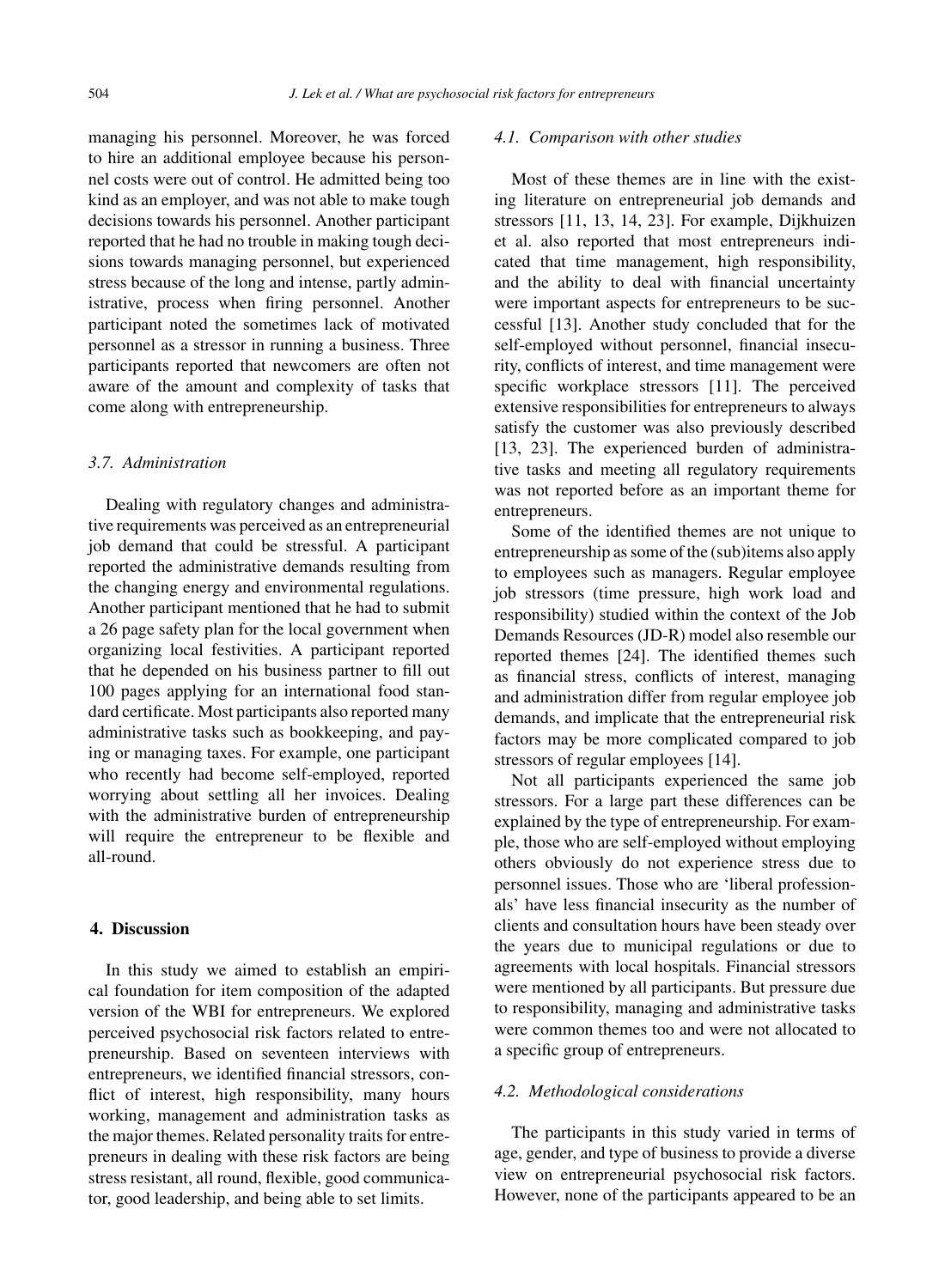entrepreneur out of necessity, which may have influenced their opinions [25]. We did not enquire about the educational level, but it seems that the majority of participants were highly educated, which may also have biased the results limiting generalizability for all entrepreneurs. A strong aspect of this study was the semi-structured face to face method, which made it possible to ask both clarifying and supplementary questions to gain further in-depth insight into this topic compared to fully structured surveys or questionnaires [26].

When determining the themes of psychosocial risk factors, we continuously considered whether the reported item was specific for entrepreneurship. Factors considered to be more common aspects of working life were left out for further analysis, as they were not the focus of this study. Some of the suggested personality traits for successful entrepreneurs were relevant for dealing with several of the risk factors. For example, stress resistance was frequently reported as relevant for dealing with financial insecurity, with having responsibility, and with dealing with conflicts of interest. Although, we have fulfilled the quality standards of qualitative research (i.e. second reviewer, continuously discussing the emerging themes, checking our interpretation of the interview with the participants) we also acknowledge that appraisal of risk factors vary somewhat as a function of the characteristic of the individual doing the appraising [24]. Similarly, the suggested personality traits need to be further tested before they can be considered as relevant personal resources [18]. The generalizability of some of the results in this study to entrepreneurs in other countries with different national legislation may be questionable. To illustrate, in the Netherlands, workers with a permanent employment contract have legal protection for sudden dismissal, and they have a unique two-year entitlement to sick pay. This has large financial consequences for small business owners, as a result hiring personnel can give a lot of stress. It is nevertheless believed that the identified stressors are applicable for other countries as well.

#### *4.3. Implications for practice*

The emerged themes from this exploration provide leads or starting points for healthcare practitioners or insurance companies that cover work disability for entrepreneurs to discuss when confronted with entrepreneurs experiencing job strain. As these themes differ from stressors related to job demands for employees, other screening tools, but also intervention tools to properly address these stressors may be applicable. To illustrate, (healthcare) providers could offer support in the form of coaching to entrepreneurs with job stress related to the high burden of administrative tasks by providing them with tools to better organize and cope with this issue, or to provide assistance in better time management to limit the number of working hours. As Dijkhuizen et al. reported, if an entrepreneur learns to deal with many of the entrepreneurial demands, they achieve an important competitive advantage over others, and this may also lead to a higher wellbeing of this group of workers [12, 13]. Also, for authorities and career counsellors, information about relevant entrepreneurial psychosocial risk factors and important personality traits is important when advising aspirant entrepreneurs.

#### *4.4. Implications for research*

The emerged themes form a solid basis for devising new items for the WBI, and to adjust the inventory with these new items. To illustrate, existing items of the WBI also focus on the perceived social support from supervisor and colleagues which needs adjustment. Based on the findings in this qualitative study more focus needs to be on personal qualities such as stress resistance, flexibility and management skills for entrepreneurs to deal with their particular psychosocial risk factors. Items related to these themes will be added to the WBI and together form a new entrepreneurial scale. This scale will replace the original work related support scale with items related to supervisory and colleague support. The adjusted WBI will be tested for validity and reliability in a larger setting of entrepreneurs in a future study [10, 15]. In this study, we also found a difference in experienced psychosocial risk factors between the different type of entrepreneurs. Future research should perhaps take greater account of the difference between entrepreneurs and develop suitable preventive measures.

#### **5. Conclusion**

Entrepreneurs have to be able to deal with a moderately different set of work-related psychosocial risk factors such as financial stress and high responsibility compared to employees. To deal with these risk factors in a healthy way they need to be stress